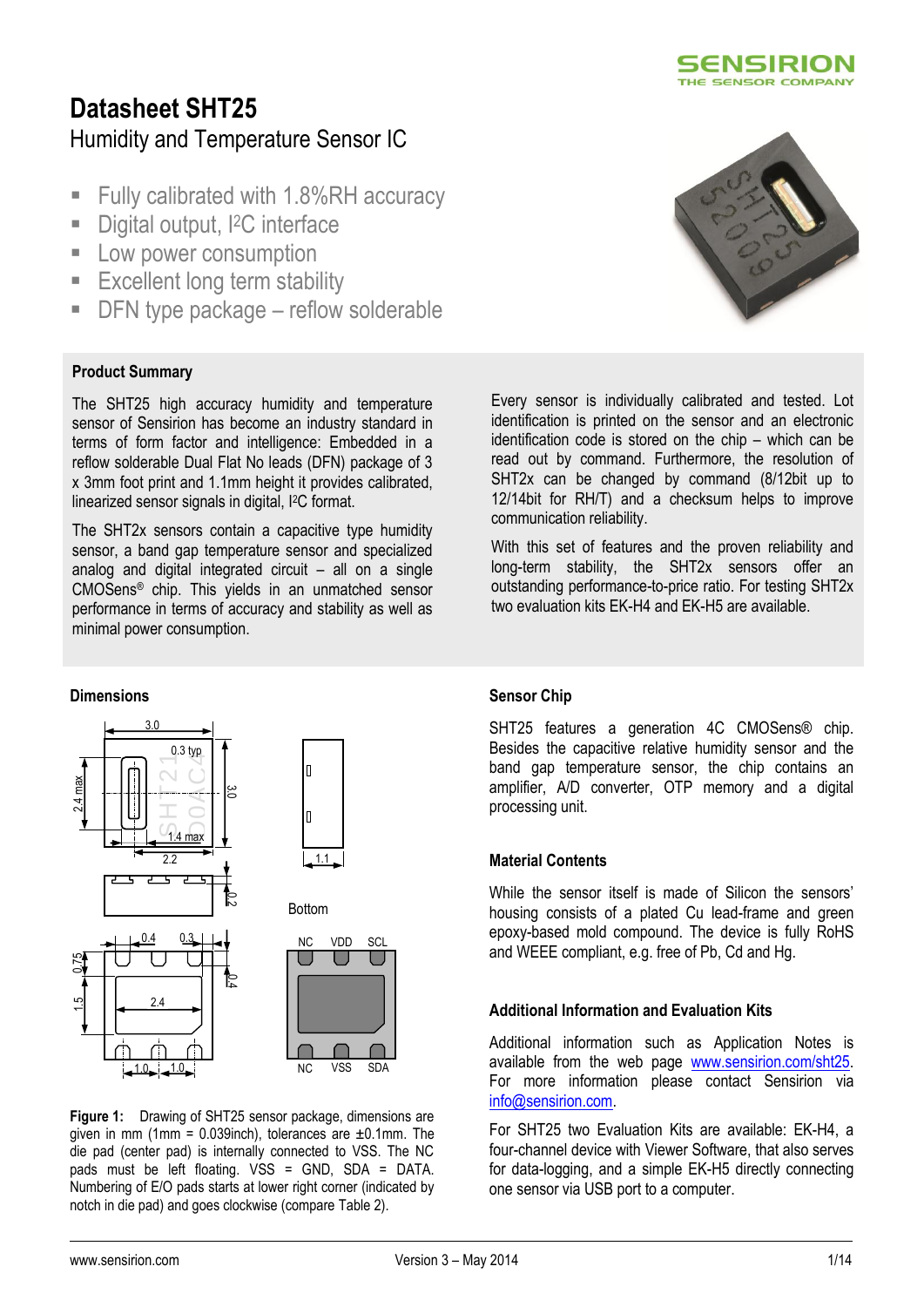# **Sensor Performance**

### **Relative Humidity**

<span id="page-1-1"></span><span id="page-1-0"></span>

| Parameter                       | Condition             | Value        | Units  |
|---------------------------------|-----------------------|--------------|--------|
| Resolution <sup>1</sup>         | 12 bit                | 0.04         | %RH    |
|                                 | 8 bit                 | 0.7          | %RH    |
| Accuracy tolerance <sup>2</sup> | typ                   | ±1.8         | %RH    |
|                                 | max                   | see Figure 2 | %RH    |
| Repeatability                   |                       | ±0.1         | %RH    |
| Hysteresis                      |                       | ±1           | %RH    |
| Nonlinearity                    |                       | < 0.1        | %RH    |
| Response time <sup>3</sup>      | $\tau$ 63%            | 8            | S      |
| <b>Operating Range</b>          | extended <sup>4</sup> | 0 to 100     | %RH    |
| Long Term Drift <sup>5</sup>    | Typ.                  | < 0.25       | %RH/yr |

<span id="page-1-2"></span>

**Figure 2** Typical and maximal tolerance at 25°C for relative humidity. For extensive information see Users Guide, Sect. 1.2.

### **Packaging Information**

| Sensor Type       | Packaging   | Quantity | Order Number |
|-------------------|-------------|----------|--------------|
|                   | Tape & Reel | 400      | 1-100769-01  |
| SHT <sub>25</sub> | Tape & Reel | 1500     | 1-100768-01  |

### **Temperature**

| Parameter                       | Condition             | Value        | Units |
|---------------------------------|-----------------------|--------------|-------|
| Resolution <sup>1</sup>         | 14 bit                | 0.01         | °C    |
|                                 | 12 bit                | 0.04         | °C    |
|                                 | typ                   | ±0.2         | °C    |
| Accuracy tolerance <sup>2</sup> | max                   | see Figure 3 |       |
| Repeatability                   |                       | ±0.1         | °C    |
| <b>Operating Range</b>          | extended <sup>4</sup> | -40 to 125   | °C    |
| Response Time <sup>6</sup>      | $\tau$ 63%            | 5 to 30      | S     |
| Long Term Drift <sup>7</sup>    | Typ.                  | ${}_{0.02}$  | °C/yr |



**Figure 3** Maximal tolerance for temperature sensor in °C.

### **Electrical Specification**

<span id="page-1-3"></span>

| Parameter                        | Conditions                                          | min                             | typ  | max | Units |
|----------------------------------|-----------------------------------------------------|---------------------------------|------|-----|-------|
| Supply Voltage, VDD              |                                                     | 2.1                             | 3.0  | 3.6 | V     |
| Supply Current, IDD <sup>8</sup> | sleep mode                                          |                                 | 0.15 | 0.4 | μA    |
|                                  | measuring                                           | 200                             | 300  | 330 | μA    |
|                                  | sleep mode                                          |                                 | 0.5  | 1.2 | μW    |
| Power Dissipation <sup>8</sup>   | measuring                                           | 0.6                             | 0.9  | 1.0 | mW    |
|                                  | average 8bit                                        |                                 | 3.2  |     | μW    |
| Heater                           | $VDD = 3.0 V$                                       | 5.5mW, $\Delta T$ = + 0.5-1.5°C |      |     |       |
| Communication                    | digital 2-wire interface, I <sup>2</sup> C protocol |                                 |      |     |       |

<span id="page-1-4"></span>**Table 1** Electrical specification. For absolute maximum values see Section 4.1 of Users Guide.

This datasheet is subject to change and may be amended without prior notice.

<sup>1</sup> Default measurement resolution is 14bit (temperature) / 12bit (humidity). It can be reduced to 12/8bit, 11/11bit or 13/10bit by command to user register. <sup>2</sup> Accuracies are tested at Outgoing Quality Control at 25°C and 3.0V. Values exclude hysteresis and long term drift and are applicable to non-condensing

environments only.

 $\overline{a}$ 

<u>.</u>

<sup>3</sup> Time for achieving 63% of a step function, valid at 25°C and 1m/s airflow.

<sup>4</sup> Normal operating range: 0-80%RH, beyond this limit sensor may read a reversible offset with slow kinetics (+3%RH after 60h at humidity >80%RH). For more details please see Section 1.1 of the Users Guide.

<sup>5</sup> Typical value for operation in normal RH/T operating range. Max. value is < 0.5 %RH/y . Value may be higher in environments with vaporized solvents, outgassing tapes, adhesives, packaging materials, etc. For more details please refer to Handling Instructions.

<sup>6</sup> Response time depends on heat conductivity of sensor substrate.

 $7$  Max. value is <  $0.04^{\circ}$ C/v.

<sup>8</sup> Min and max values of Supply Current and Power Dissipation are based on fixed VDD = 3.0V and T<60°C. The average value is based on one 8bit measurement per second.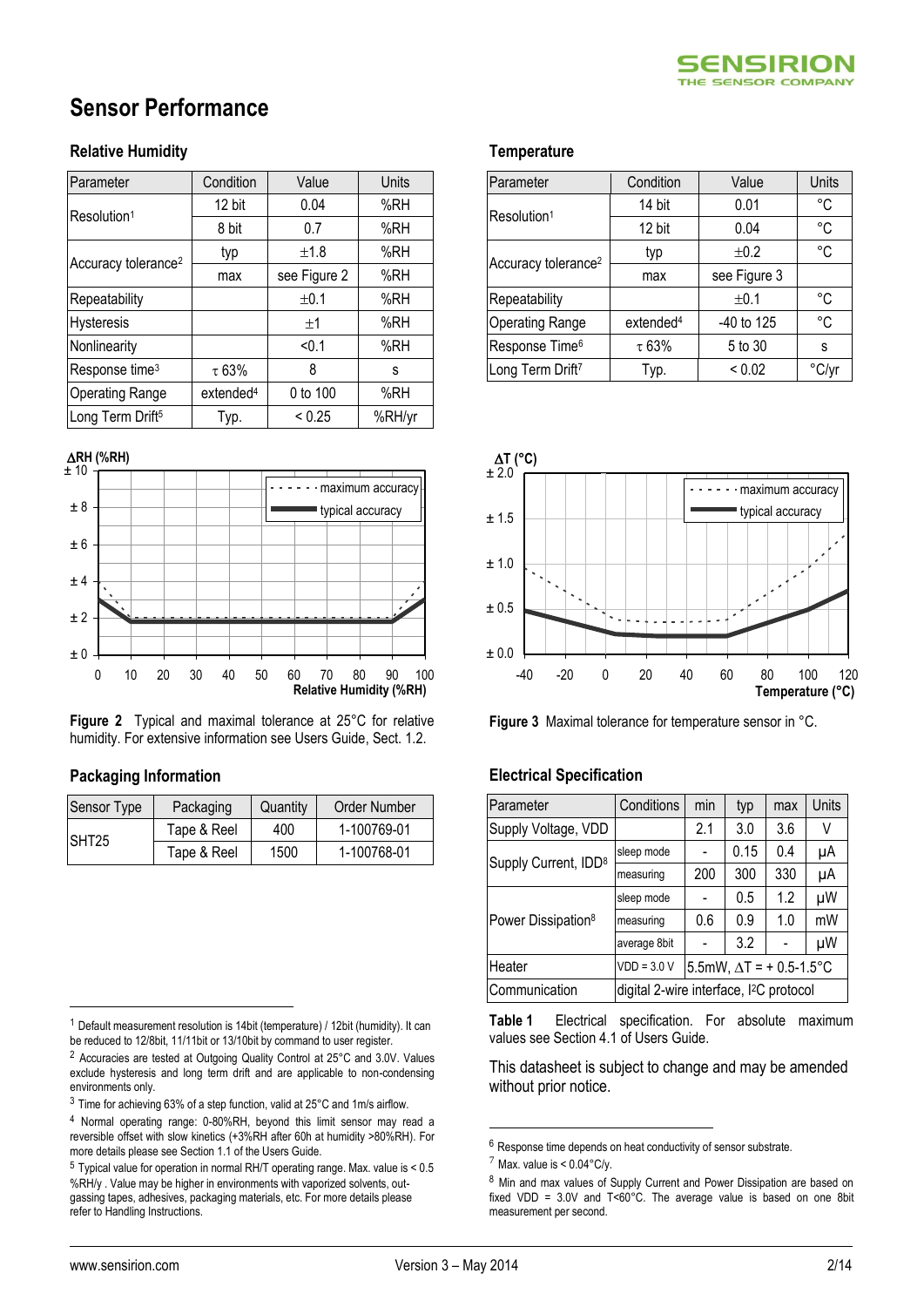

## **Users Guide SHT25**

### **1 Extended Specification**

For details on how Sensirion is specifying and testing accuracy performance please consult Application Note "Statement on Sensor Specification".

### **1.1 Operating Range**

The sensor works stable within recommended Normal Range – see Figure 4. Long term exposure to conditions outside Normal Range, especially at humidity >80%RH, may temporarily offset the RH signal (+3%RH after 60h). After return into the Normal Range it will slowly return towards calibration state by itself. Prolonged exposure to extreme conditions may accelerate ageing.



**Figure 4** Operating Conditions

### **1.2 RH accuracy at various temperatures**

Typical RH accuracy at 25°C is defined in Figure 2. For other temperatures, typical accuracy has been evaluated to be as displayed in Figure 5.



**Figure 5** Typical accuracy of relative humidity measurements given in %RH for temperatures 0 – 80°C.

### **1.3 Electrical Specification**

Current consumption as given in Table 1 is dependent on temperature and supply voltage VDD. For estimations on energy consumption of the sensor Figures 6 and 7 may be consulted. Please note that values given in these Figures are of typical nature and the variance is considerable.



**Figure 6** Dependency of supply current (sleep mode) versus temperature at VDD = 3.0V. Please note the variance of the displayed data may exceed  $\pm 25\%$ .



**Figure 7** Typical dependency of supply current (sleep mode) versus supply voltage at 25°C. Please note the variance of the displayed data may exceed ±25%.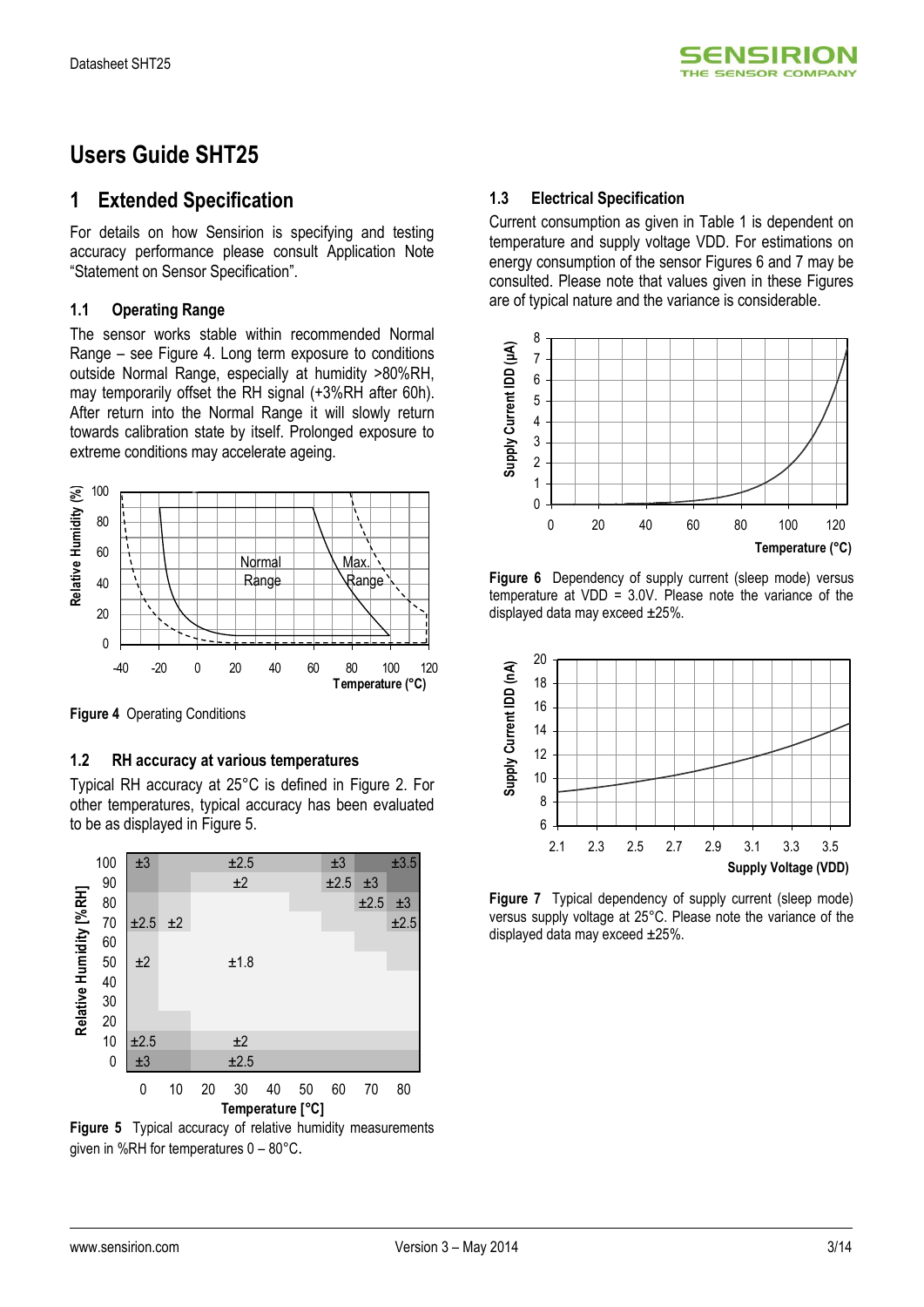## **2 Application Information**

### **2.1 Soldering Instructions**

The *DFN's die pad* (centre pad) and *perimeter I/O pads* are fabricated from a planar copper lead-frame by overmolding leaving the die pad and I/O pads exposed for mechanical and electrical connection. Both the I/O pads and die pad should be soldered to the PCB. In order to prevent oxidation and optimize soldering, the bottom side of the sensor pads is plated with Ni/Pd/Au.

On the PCB the *I/O lands<sup>9</sup>* should be 0.2mm longer than the package I/O pads. Inward corners may be rounded to match the I/O pad shape. The I/O land width should match the DFN-package I/O-pads width 1:1 and the land for the die pad should match 1:1 with the DFN package – see [Figure 8.](#page-3-0)

The *solder mask<sup>10</sup> design* for the land pattern preferably is of type Non-Solder Mask Defined (NSMD) with solder mask openings larger than metal pads. For NSMD pads, the solder mask opening should be about 120μm to 150μm larger than the pad size, providing a 60μm to 75μm design clearance between the copper pad and solder mask. Rounded portions of package pads should have a matching rounded solder mask-opening shape to minimize the risk of solder bridging. For the actual pad dimensions, each pad on the PCB should have its own solder mask opening with a web of solder mask between adjacent pads.



<span id="page-3-0"></span>**Figure 8** Recommended metal land pattern for SHT2x. Values in mm. Die pad (centre pad) and NC pads shall be left floating. The outer dotted line represents the outer dimension of the DFN package.

For *solder paste printing* a laser-cut, stainless steel stencil with electro-polished trapezoidal walls and with 0.125mm stencil thickness is recommended. For the I/O pads the stencil apertures should be 0.1mm longer than PCB pads and positioned with 0.1mm offset away from the centre of the package. The die pad aperture should cover about 70  $-90\%$  of the pad area  $-$  say up to 1.4mm x 2.3mm

centered on the thermal land area. It can also be split in two openings.

Due to the low mounted height of the DFN, "no clean" type 3 solder paste<sup>11</sup> is recommended as well as Nitrogen purge during reflow.



<span id="page-3-1"></span>**Figure 9** Soldering profile according to JEDEC standard.  $T_P \leq T$ 260°C and  $t_P$  < 30sec for Pb-free assembly. T<sub>L</sub> < 220°C and  $t_L$  < 150sec. Ramp-up/down speeds shall be < 5°C/sec.

It is important to note that the diced edge or side faces of the I/O pads may oxidise over time, therefore a solder fillet may or may not form. Hence there is no guarantee for solder joint fillet heights of any kind.

For soldering SHT2x, standard *reflow soldering* ovens may be used. The sensor is qualified to withstand soldering profile according to IPC/JEDEC J-STD-020 with peak temperatures at 260°C during up to 30sec for Pb-free assembly in IR/Convection reflow ovens (see [Figure 9\)](#page-3-1).

For manual soldering contact time must be limited to 5 seconds at up to 350°C<sup>12</sup>.

Immediately after the exposure to high temperatures the sensor may temporarily read a negative humidity offset (typ. -1 to -2 %RH after reflow soldering). This offset slowly disappears again by itself when the sensor is exposed to ambient conditions (typ. within 1-3 days). If RH testing is performed immediately after reflow soldering, this offset should be considered when defining the test limits.

In no case, neither after manual nor reflow soldering, a board wash shall be applied. Therefore, and as mentioned above, it is strongly recommended to use "no-clean" solder paste. In case of applications with exposure of the sensor to corrosive gases or condensed water (i.e. environments with high relative humidity) the soldering pads shall be sealed (e.g. conformal coating) to prevent loose contacts or short cuts.

 $\overline{a}$ 

1

<sup>&</sup>lt;sup>9</sup> The land pattern is understood to be the metal layer on the PCB, onto which the DFN pads are soldered to.

 $10$  The solder mask is understood to be the insulating layer on top of the PCB covering the connecting lines.

<sup>&</sup>lt;sup>11</sup> Solder types are related to the solder particle size in the paste: Type 3 covers the size range of  $25 - 45$  µm (powder type 42).  $12$  260°C = 500°F, 350°C = 662°F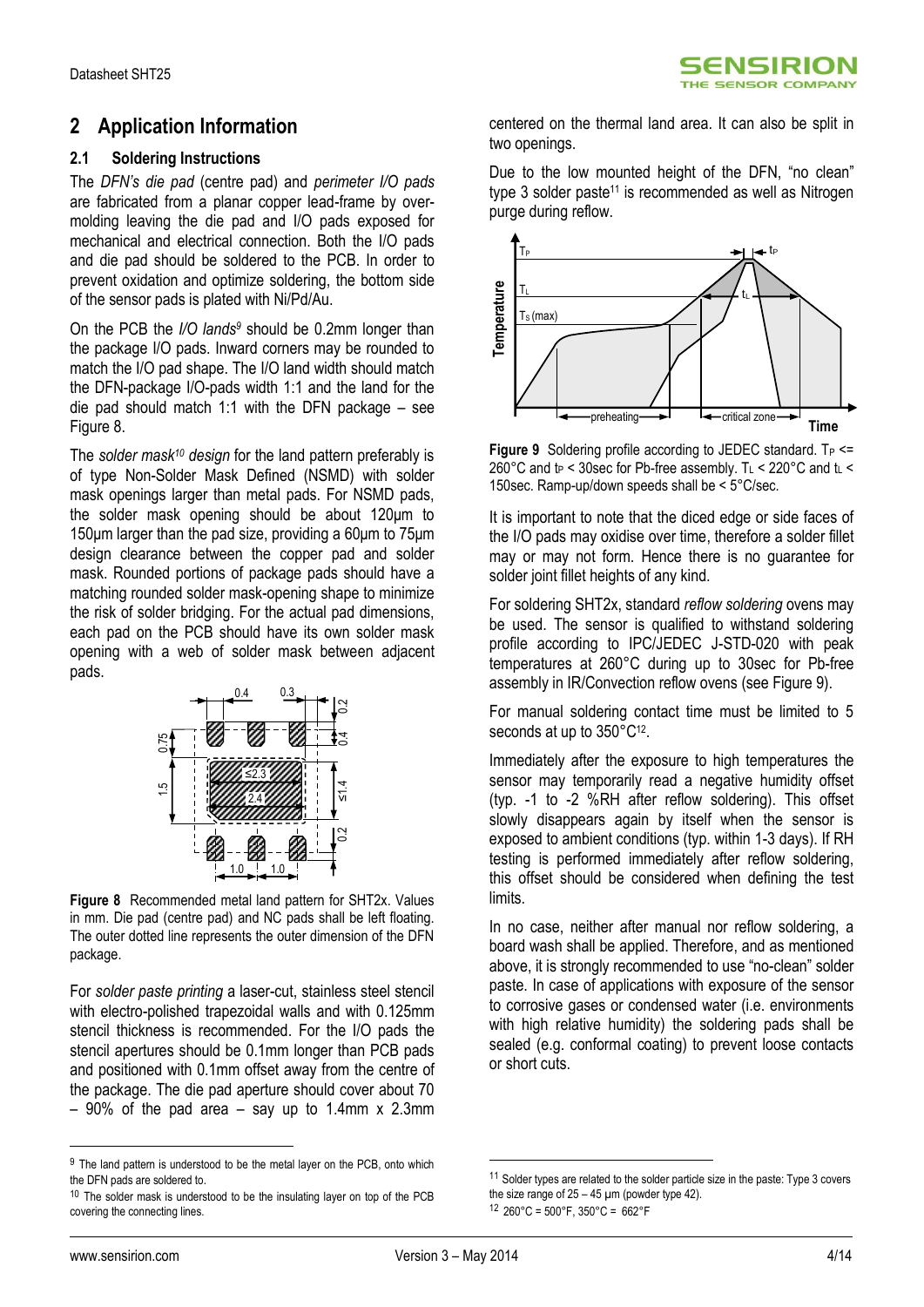

### **2.2 Storage Conditions and Handling Instructions**

Moisture Sensitivity Level (MSL) is 1, according to IPC/JEDEC J-STD-020. At the same time, it is recommended to further process the sensors within 1 year after date of delivery.

It is of great importance to understand that a humidity sensor is not a normal electronic component and needs to be handled with care. Chemical vapors at high concentration in combination with long exposure times may offset the sensor reading.

For this reason it is recommended to store the sensors in original packaging including the sealed ESD bag at following conditions: Temperature shall be in the range of 10°C – 50°C and humidity at 20 – 60%RH (sensors that are not stored in ESD bags). For sensors that have been removed from the original packaging we recommend to store them in ESD bags made of metal-in PE-HD<sup>13</sup>.

In manufacturing and transport the sensors shall be prevented of high concentration of chemical solvents and long exposure times. Out-gassing of glues, adhesive tapes and stickers or out-gassing packaging material such as bubble foils, foams, etc. shall be avoided. Manufacturing area shall be well ventilated.

For more detailed information please consult the document *"Handling Instructions"* or contact Sensirion.

### **2.3 Temperature Effects**

Relative humidity reading strongly depends on temperature. Therefore, it is essential to keep humidity sensors at the same temperature as the air of which the relative humidity is to be measured. In case of testing or qualification the reference sensor and test sensor must show equal temperature to allow for comparing humidity readings.

If the sensor shares a PCB with electronic components that produce heat it should be mounted in a way that prevents heat transfer or keeps it as low as possible. Measures to reduce heat transfer can be ventilation, reduction of copper layers between the sensor and the rest of the PCB or milling a slit into the PCB around the sensor – see [Figure 10.](#page-4-0)

Furthermore, there are self-heating effects in case the measurement frequency is too high. To keep self heating below 0.1°C, SHT2x should not be active for more than 10% of the time – e.g. maximum two measurements per second at 12bit accuracy shall be made.



<span id="page-4-0"></span>**Figure 10** Top view of example of mounted SHT2x with slits milled into PCB to minimize heat transfer.

### **2.4 Light**

The SHT2x is not light sensitive. Prolonged direct exposure to sunshine or strong UV radiation may age the sensor.

### **2.5 Materials Used for Sealing / Mounting**

Many materials absorb humidity and will act as a buffer increasing response times and hysteresis. Materials in the vicinity of the sensor must therefore be carefully chosen. Recommended materials are: Any metals, LCP, POM (Delrin), PTFE (Teflon), PEEK, PP, PB, PPS, PSU, PVDF, PVF.

For sealing and gluing (use sparingly): Use high filled epoxy for electronic packaging (e.g. glob top, underfill), and Silicone. Out-gassing of these materials may also contaminate the sensor (see Section 2.2). Therefore try to add the sensor as a last manufacturing step to the assembly, store the assembly well ventilated after manufacturing or bake at >50°C for 24h to outgas contaminants before packing.

### **2.6 Wiring Considerations and Signal Integrity**

Carrying the SCL and SDA signal parallel and in close proximity (e.g. in wires) for more than 10cm may result in cross talk and loss of communication. This may be resolved by routing VDD and/or VSS between the two SDA signals and/or using shielded cables. Furthermore, slowing down SCL frequency will possibly improve signal integrity. Power supply pins (VDD, VSS) must be decoupled with a 100nF capacitor – see next Section.

 $\overline{a}$ 

<sup>&</sup>lt;sup>13</sup> For example, 3M antistatic bag, product "1910" with zipper.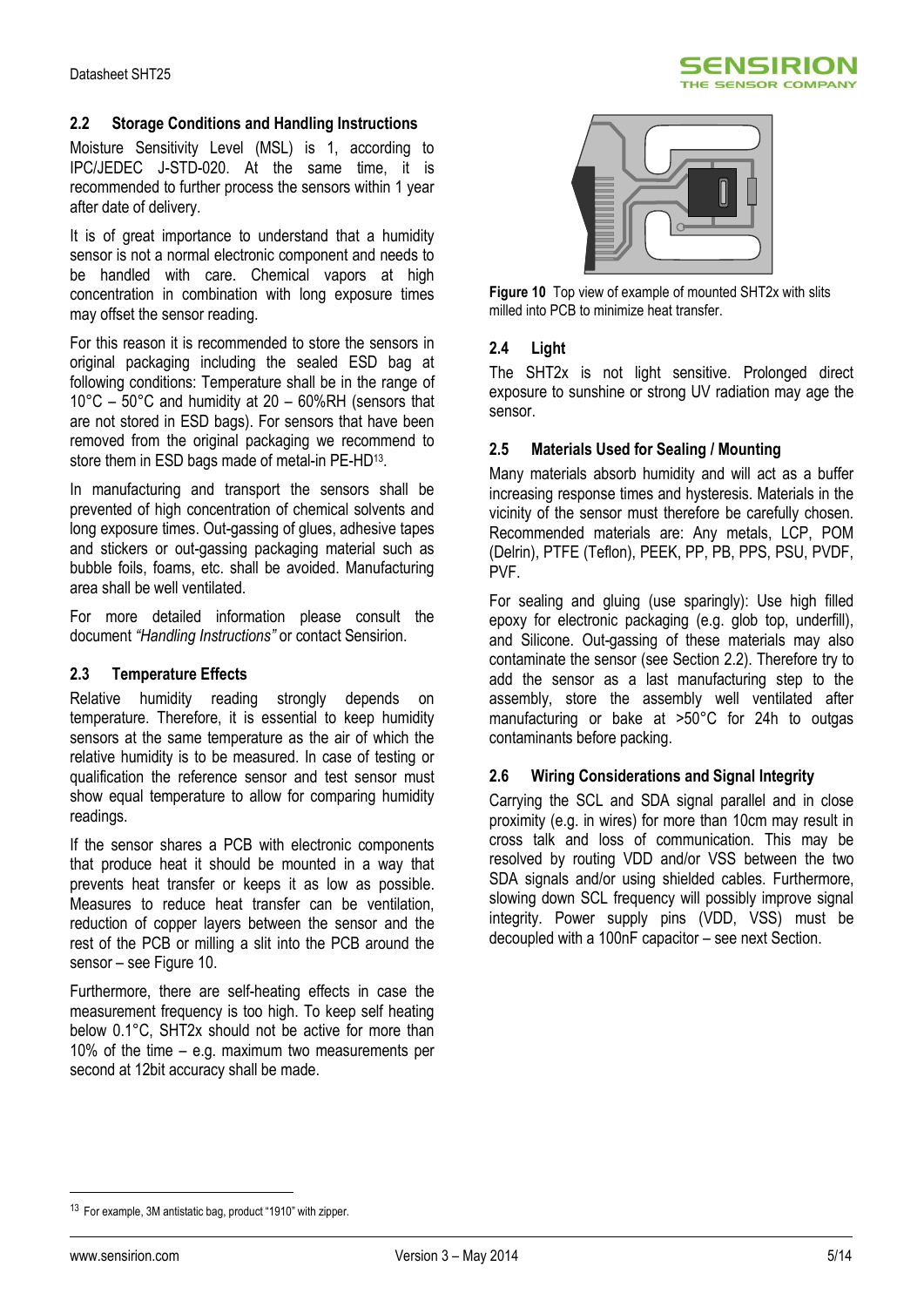## **3 Interface Specifications**

|     | Name       | Comment                     |          |
|-----|------------|-----------------------------|----------|
|     | <b>SDA</b> | Serial Data, bidirectional  | 3<br>4   |
| 2   | VSS        | Ground                      |          |
| 5   | VDD        | Supply Voltage              | ر ا<br>5 |
| 6   | SCL        | Serial Clock, bidirectional | 6        |
| 3,4 | NC.        | Not Connected               |          |

<span id="page-5-0"></span>**Table 2** SHT2x pin assignment, NC must remain floating (top view)

### **3.1 Power Pins (VDD, VSS)**

The supply voltage of SHT2x must be in the range of 2.1 – 3.6V, recommended supply voltage is 3.0V. Power supply pins Supply Voltage (VDD) and Ground (VSS) must be decoupled with a 100nF capacitor, that shall be placed as close to the sensor as possible – se[e Figure 11.](#page-5-1)

### **3.2 Serial clock (SCL)**

SCL is used to synchronize the communication between microcontroller (MCU) and the sensor. Since the interface consists of fully static logic there is no minimum SCL frequency.

### **3.3 Serial SDA (SDA)**

The SDA pin is used to transfer data in and out of the sensor. For sending a command to the sensor, SDA is valid on the rising edge of SCL and must remain stable while SCL is high. After the falling edge of SCL the SDA value may be changed. For safe communication SDA shall be valid  $t_{\text{SU}}$  and  $t_{\text{HD}}$  before the rising and after the falling edge of SCL, respectively – see [Figure 12.](#page-6-0) For reading data from the sensor. SDA is valid  $t_{VD}$  after SCL has gone low and remains valid until the next falling edge of SCL.



<span id="page-5-1"></span>**Figure 11** Typical application circuit, including pull-up resistors R<sub>P</sub> and decoupling of VDD and VSS by a capacitor.

To avoid signal contention the micro-controller unit (MCU) must only drive SDA and SCL low. External pull-up resistors (e.g. 10kΩ), are required to pull the signal high. For the choice of resistor size please take bus capacity requirements into account (compare Table 5). It should be noted that pull-up resistors may be included in I/O circuits of MCUs. See [Table 4](#page-5-2) and [Table 5](#page-6-1) for detailed I/O characteristic of the sensor.

## **4 Electrical Characteristics**

### **4.1 Absolute Maximum Ratings**

The electrical characteristics of SHT2x are defined in [Table 1.](#page-1-4) The absolute maximum ratings as given in [Table](#page-5-3)  [3](#page-5-3) are stress ratings only and give additional information. Functional operation of the device at these conditions is not implied. Exposure to absolute maximum rating conditions for extended periods may affect the sensor reliability (e.g. hot carrier degradation, oxide breakdown).

| <b>IParameter</b>                     | min    | max         | Units |
|---------------------------------------|--------|-------------|-------|
| VDD to VSS                            | $-0.3$ |             |       |
| Digital I/O Pins (SDA, SCL)<br>to VSS | $-0.3$ | $VDD + 0.3$ |       |
| Input Current on any Pin              | $-100$ | 100         | mA    |

<span id="page-5-3"></span>**Table 3** Electrical absolute maximum ratings

ESD immunity is qualified according to JEDEC JESD22- A114 method (Human Body Model at  $\pm$ 4kV), JEDEC  $JESD22-A115$  method (Machine Model  $\pm$ 200V) and ESDA ESD-STM5.3.1-1999 and AEC-Q100-011 (Charged Device Model, 750V corner pins, 500V other pins). Latchup immunity is provided at a force current of  $\pm 100$ mA with Tamb = 125°C according to JEDEC JESD78. For exposure beyond named limits the sensor needs additional protection circuit.

### **4.2 Input / Output Characteristics**

The electrical characteristics such as power consumption, low and high level input and output voltages depend on the supply voltage. For proper communication with the sensor it is essential to make sure that signal design is strictly within the limits given i[n Table 4](#page-5-2) & 5 and [Figure 12.](#page-6-0)

| Parameter                          | Conditions                                                  | min        | typ | max        | Units |
|------------------------------------|-------------------------------------------------------------|------------|-----|------------|-------|
| Output Low<br>Voltage, VOL         | $VDD = 3.0 V,$<br>$-4 \text{ mA} < \text{IOL} < \text{0mA}$ | 0          |     | 0.4        | V     |
| <b>Output Sink</b><br>Current, IOL |                                                             |            |     | $-4$       | mA    |
| Input Low<br>Voltage, VIL          |                                                             | 0          |     | 30%<br>VDD | V     |
| Input High<br>Voltage, VIH         |                                                             | 70%<br>VDD |     | VDD        | V     |
| Input Current                      | $VDD = 3.6 V,$<br>$VIN = 0 V to 3.6 V$                      |            |     | $+1$       | uA    |

<span id="page-5-2"></span>**Table 4** DC characteristics of digital input/output pads. VDD = 2.1V to 3.6V, T = -40°C to 125°C, unless otherwise noted.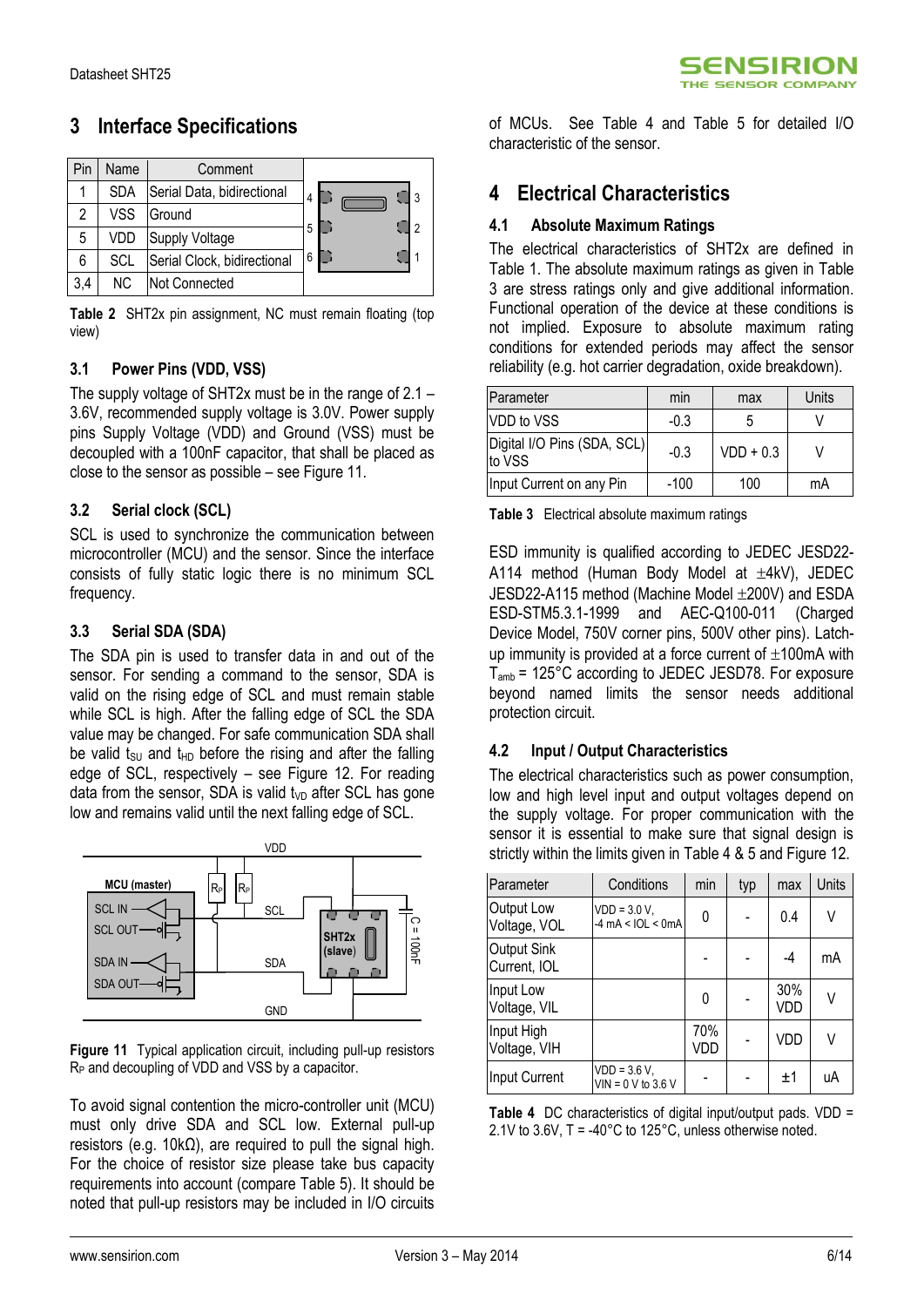

<span id="page-6-0"></span>**Figure 12** Timing Diagram for Digital Input/Output Pads, abbreviations are explained in [Table 5.](#page-6-1) SDA directions are seen from the sensor. Bold SDA line is controlled by the sensor, plain SDA line is controlled by the micro-controller. Note that SDA valid read time is triggered by falling edge of anterior toggle.

| Parameter                       | min | typ | max | Units      |
|---------------------------------|-----|-----|-----|------------|
| SCL frequency, fscL             | 0   |     | 0.4 | <b>MHz</b> |
| <b>SCL High Time, tscLH</b>     | 0.6 |     |     | μs         |
| <b>SCL Low Time, tscLL</b>      | 1.3 |     |     | μs         |
| SDA Set-Up Time, tsu            | 100 |     |     | ns         |
| SDA Hold Time, t <sub>HD</sub>  | 0   |     | 900 | ns         |
| SDA Valid Time, tvp             | 0   |     | 400 | ns         |
| SCL/SDA Fall Time, tr           | 0   |     | 100 | ns         |
| SCL/SDA Rise Time, tR           | 0   |     | 300 | ns         |
| Capacitive Load on Bus Line, CB | ŋ   |     | 400 | рF         |

<span id="page-6-1"></span>**Table 5** Timing specifications of digital input/output pads for I2C fast mode. Entities are displayed in [Figure 12.](#page-6-0) VDD = 2.1V to  $3.6V$ , T = -40°C to 125°C, unless otherwise noted. For further information regarding timing. please refer to information regarding timing, please refer to [http://www.standardics.nxp.com/support/i2c/.](http://www.standardics.nxp.com/support/i2c/)

## **5 Communication with Sensor**

SHT25 communicates with I <sup>2</sup>C protocol. For information on I <sup>2</sup>C beyond the information in the following Sections please refer to the following website:

[http://www.standardics.nxp.com/support/i2c/.](http://www.standardics.nxp.com/support/i2c/)

Please note that all sensors are set to the same I2C address, as defined in Section 5.3.

Furthermore, please note, that Sensirion provides an exemplary sample code on its home page – compare [www.sensirion.com/sht2](http://www.sensirion.com/sht25)5.

Please note that in case VDD is set to 0 V (GND), e.g. in case of a power off of the SHT2x, the SCL and SDA pads are also pulled to GND. Consequently, the I2C bus is blocked while VDD of the SHT2x is set to 0 V.

### **5.1 Start Up Sensor**

As a first step, the sensor is powered up to the chosen supply voltage VDD (between 2.1V and 3.6V). After power-up, the sensor needs at most 15ms, while SCL is high, for reaching idle state, i.e. to be ready accepting commands from the master (MCU). Current consumption during start up is 350µA maximum. Whenever the sensor is powered up, but not performing a measurement or communicating, it is automatically in idle state (sleep mode).

5ENSIRION HE SENSOR COMPANY

### **5.2 Start / Stop Sequence**

Each transmission sequence begins with Start condition (S) and ends with Stop condition (P) as displayed i[n Figure](#page-6-2)  [13](#page-6-2) and [Figure 14.](#page-6-3)



<span id="page-6-2"></span>**Figure 13** Transmission Start condition (S) - a high to low transition on the SDA line while SCL is high. The Start condition is a unique state on the bus created by the master, indicating to the slaves the beginning of a transmission sequence (bus is considered busy after a Start).



<span id="page-6-3"></span>**Figure 14** Transmission Stop condition (P) - a low to high transition on the SDA line while SCL is high. The Stop condition is a unique state on the bus created by the master, indicating to the slaves the end of a transmission sequence (bus is considered free after a Stop).

### **5.3 Sending a Command**

After sending the Start condition, the subsequent <sup>[2</sup>C header consists of the 7-bit <sup>[2</sup>C device address '1000'000' and an SDA direction bit (Read R: '1', Write W: '0'). The sensor indicates the proper reception of a byte by pulling the SDA pin low (ACK bit) after the falling edge of the  $8<sup>th</sup>$ SCL clock. After the issue of a measurement command ('1110'0011' for temperature, '1110'0101' for relative humidity'), the MCU must wait for the measurement to complete. The basic commands are summarized in [Table](#page-7-0)  [6.](#page-7-0) *Hold master* or *no hold master* modes are explained in next Section.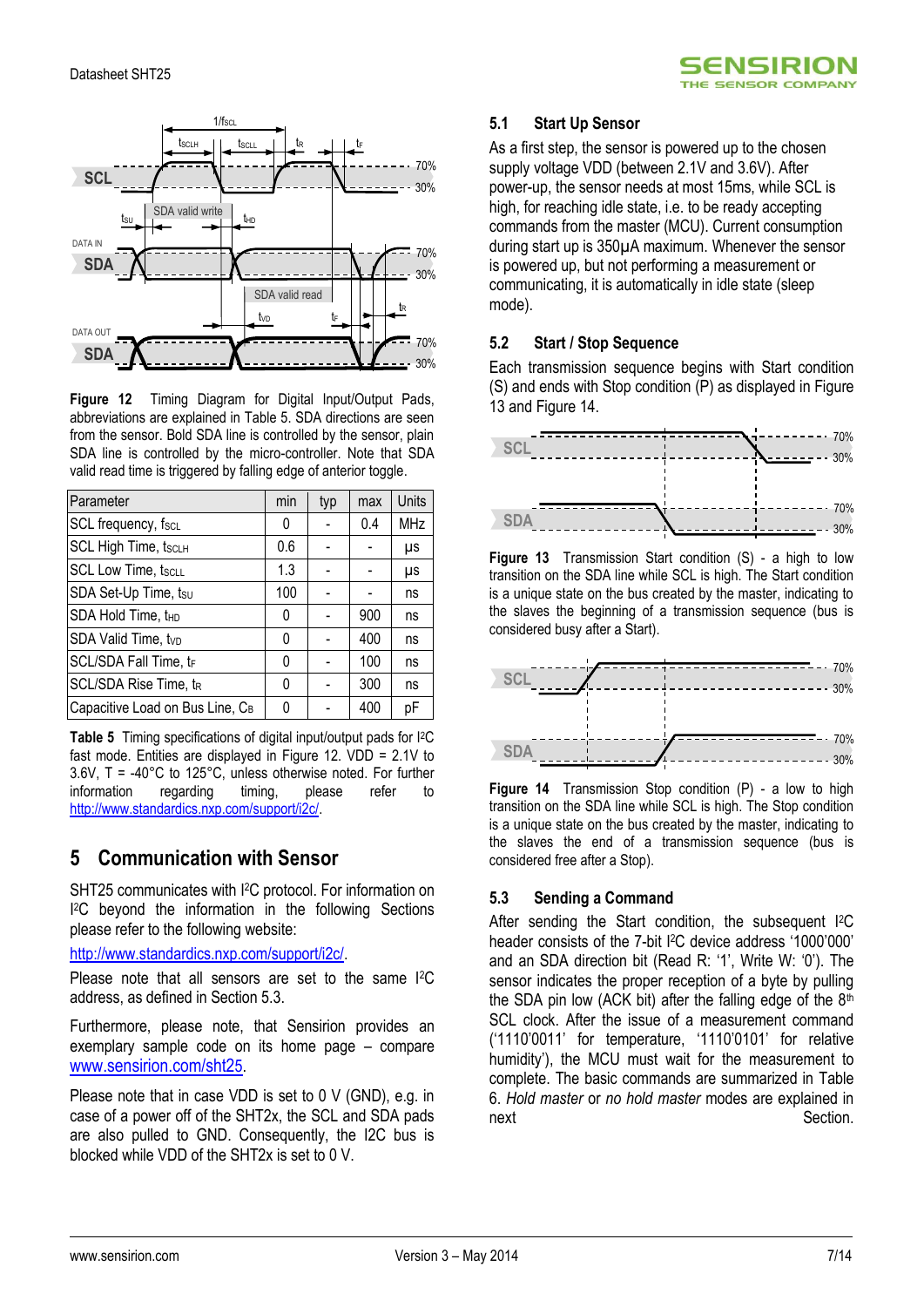| <b>SENSIRION</b>          |  |
|---------------------------|--|
| <b>THE SENSOR COMPANY</b> |  |

| Command                | Comment        | Code      |
|------------------------|----------------|-----------|
| Trigger T measurement  | hold master    | 1110'0011 |
| Trigger RH measurement | hold master    | 1110'0101 |
| Trigger T measurement  | no hold master | 1111'0011 |
| Trigger RH measurement | no hold master | 1111'0101 |
| Write user register    |                | 1110'0110 |
| Read user register     |                | 1110'0111 |
| Soft reset             |                | 1111'1110 |

<span id="page-7-0"></span>**Table 6** Basic command set, RH stands for relative humidity, and T stands for temperature

### **5.4 Hold / No Hold Master Mode**

There are two different operation modes to communicate with the sensor: *Hold Master* mode or *No Hold Master* mode. In the first case the SCL line is blocked (controlled by sensor) during measurement process while in the latter case the SCL line remains open for other communication while the sensor is processing the measurement. No hold master mode allows for processing other I<sup>2</sup>C communication tasks on a bus while the sensor is measuring. A communication sequence of the two modes is displayed [Figure 15](#page-7-1) an[d Figure 16,](#page-7-2) respectively.

In the *hold master mode*, the SHT2x pulls down the SCL line while measuring to force the master into a wait state. By releasing the SCL line the sensor indicates that internal processing is terminated and that transmission may be continued.



<span id="page-7-1"></span>**Figure 15** *Hold master* communication sequence – grey blocks are controlled by SHT2x. Bit 45 may be changed to NACK followed by Stop condition (P) to omit checksum transmission.

In *no hold master* mode, the MCU has to poll for the termination of the internal processing of the sensor. This is done by sending a Start condition followed by the I2C header (1000'0001) as shown in [Figure 16.](#page-7-2) If the internal processing is finished, the sensor acknowledges the poll of the MCU and data can be read by the MCU. If the measurement processing is not finished the sensor answers no ACK bit and the Start condition must be issued once more.

When using the *no hold master* mode it is recommended to include a wait period of 20 µs after the reception of the sensor's ACK bit (bit 18 in [Figure 16\)](#page-7-2) and before the Stop condition.

For both modes, since the maximum resolution of a measurement is 14 bit, the two last least significant bits (LSBs, bits 43 and 44) are used for transmitting status information. Bit 1 of the two LSBs indicates the measurement type ('0': temperature, '1' humidity). Bit 0 is currently not assigned.



<span id="page-7-2"></span>**Figure 16** *No Hold master* communication sequence – grey blocks are controlled by SHT2x. If measurement is not completed upon "read" command, sensor does not provide ACK on bit 27 (more of these iterations are possible). If bit 45 is changed to NACK followed by Stop condition (P) checksum transmission is omitted.

In the examples given in [Figure 15](#page-7-1) and Figure 16 the sensor output is  $S_{RH} = '0110'0011'0101'0000'$ . For the calculation of physical values Status Bits must be set to '0' – see Chapter 6.

The maximum duration for measurements depends on the type of measurement and resolution chosen – values are displayed in [Table 7.](#page-8-0) Maximum values shall be chosen for the communication planning of the MCU.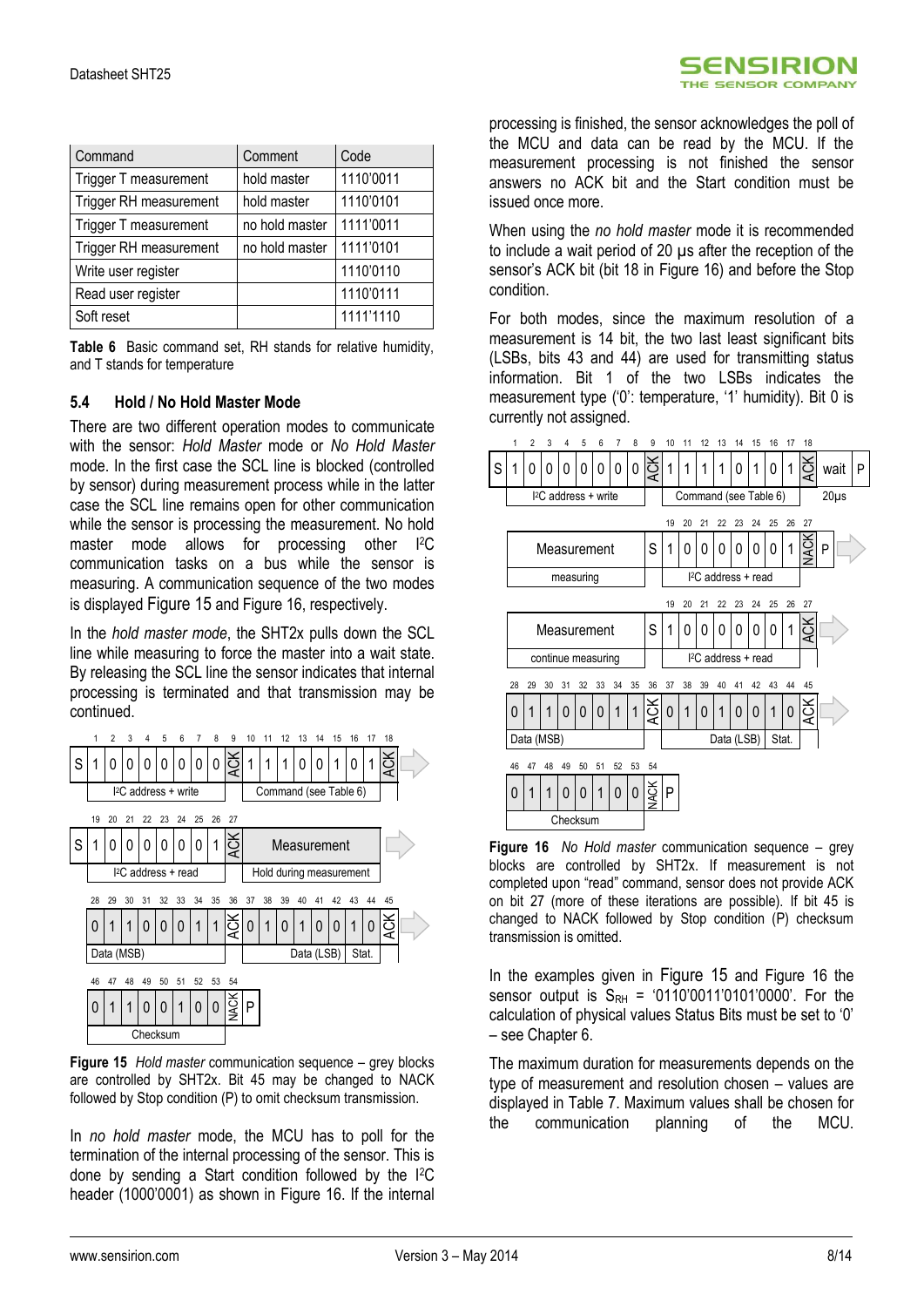| Resolution | RH typ | RH max | T typ | T max | Units |
|------------|--------|--------|-------|-------|-------|
| 14 bit     |        |        | 66    | 85    | ms    |
| 13 bit     |        |        | 33    | 43    | ms    |
| 12 Bit     | 22     | 29     | 17    | 22    | ms    |
| 11 bit     | 12     | 15     |       | 11    | ms    |
| 10 bit     |        | 9      |       |       | ms    |
| 8 bit      |        |        |       |       | ms    |

<span id="page-8-0"></span>**Table 7** Measurement times for RH and T measurements at different resolutions. Typical values are recommended for calculating energy consumption while maximum values shall be applied for calculating waiting times in communication.

Please note: I<sup>2</sup>C communication allows for repeated Start conditions (S) without closing prior sequence with Stop condition (P) – compare Figures 15, 16 and 18. Still, any sequence with adjacent Start condition may alternatively be closed with a Stop condition.

### **5.5 Soft Reset**

This command (see [Table 6\)](#page-7-0) is used for rebooting the sensor system without switching the power off and on again. Upon reception of this command, the sensor system reinitializes and starts operation according to the default settings – with the exception of the heater bit in the user register (see Sect. [5.6\)](#page-8-1). The soft reset takes less than 15ms.



**Figure 17** *Soft Reset* – grey blocks are controlled by SHT2x.

### <span id="page-8-1"></span>**5.6 User Register**

The content of User Register is described in [Table 8.](#page-8-2) Please note that reserved bits must not be changed and default values of respective reserved bits may change over time without prior notice. Therefore, for any writing to the User Register, default values of reserved bits must be read first. Thereafter, the full User Register string is composed of respective default values of reserved bits and the remainder of accessible bits optionally with default or non-default values.

The *end of battery* alert is activated when the battery power falls below 2.25V.

The *heater* is intended to be used for functionality diagnosis – relative humidity drops upon rising temperature. The heater consumes about 5.5mW and provides a temperature increase of about 0.5 – 1.5°C.

*OTP Reload* is a safety feature and loads the entire OTP settings to the register, with the exception of the heater bit, before every measurement. This feature is disabled per default and is not recommended for use. Please use Soft Reset instead – it contains OTP Reload.

| Bit     | # $Bits$ | Description / Coding                                                         | Default                |        |     |
|---------|----------|------------------------------------------------------------------------------|------------------------|--------|-----|
| 7,0     | 2        |                                                                              | Measurement resolution |        | 00' |
|         |          |                                                                              | RH                     |        |     |
|         |          | $^{\circ}00'$                                                                | 12 bit                 | 14 bit |     |
|         |          | '01'                                                                         | 8 bit                  | 12 bit |     |
|         |          | '10'                                                                         | 10 bit                 | 13 bit |     |
|         |          | '11'                                                                         | 11 bit                 | 11 bit |     |
| 6       | 1        | Status: End of battery <sup>14</sup><br>0: VDD > 2.25V<br>$'1$ : VDD < 2.25V | 'በ'                    |        |     |
| 3, 4, 5 | 3        | Reserved                                                                     |                        |        |     |
| 2       | 1        | Enable on-chip heater                                                        |                        |        | 'በ' |
| 1       |          |                                                                              | Disable OTP Reload     |        | 4'  |

<span id="page-8-2"></span>**Table 8** User Register. Cut-off value for End of Battery signal may vary by  $\pm 0.05V$ . Reserved bits must not be changed. "OTP reload" = '0' loads default settings after each time a measurement command is issued.

An example for I2C communication reading and writing the User Register is given i[n Figure 18.](#page-8-3)



<span id="page-8-3"></span>**Figure 18** *Read and write register sequence* – grey blocks are controlled by SHT2x. In this example, the resolution is set to 8bit / 12bit.

### **5.7 CRC Checksum**

SHT21 provides a CRC-8 checksum for error detection. The polynomial used is  $x^8 + x^5 + x^4 + 1$ . For more details and implementation please refer to the application note "CRC Checksum Calculation for SHT2x".

1

<sup>&</sup>lt;sup>14</sup> This status bit is updated after each measurement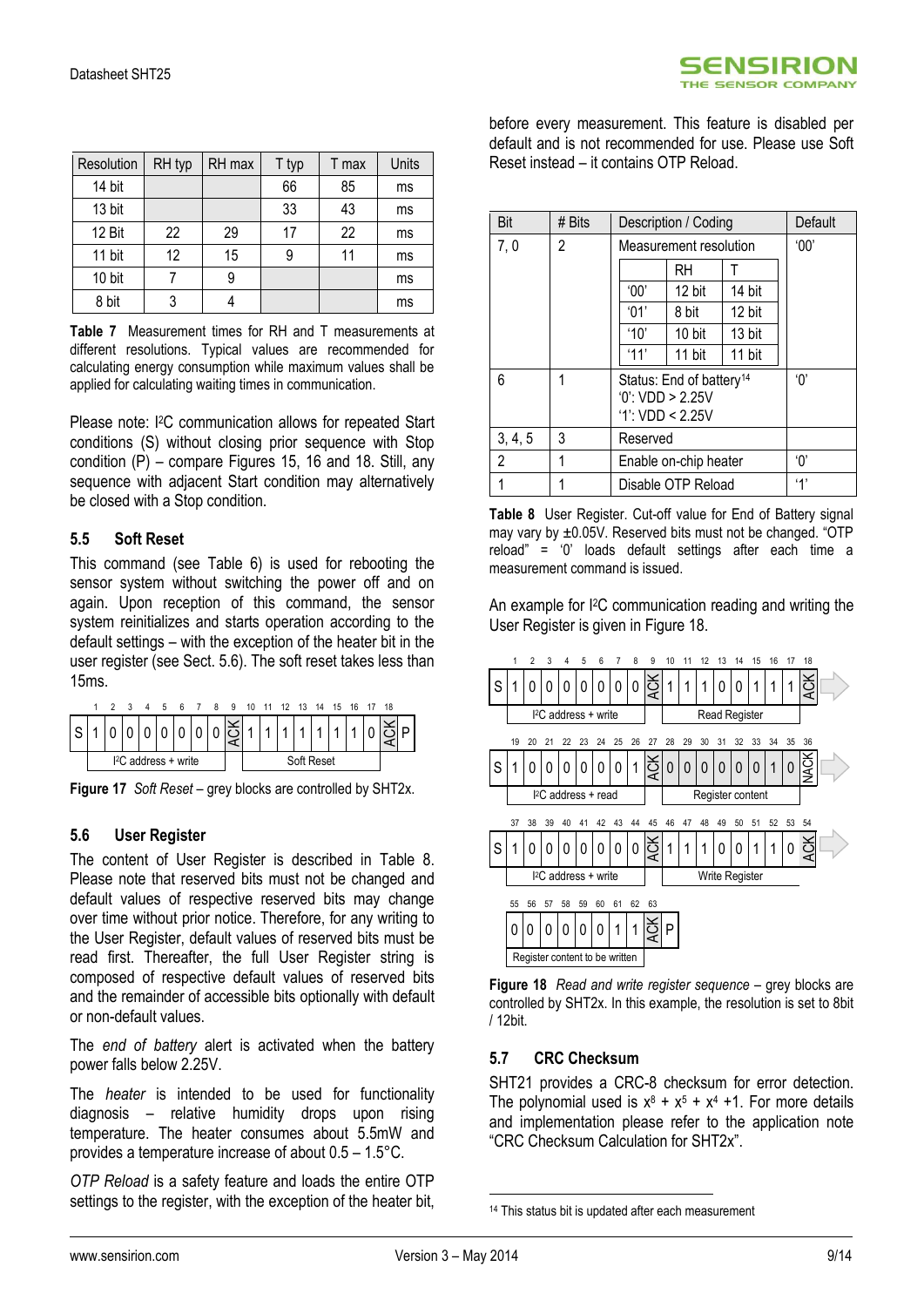### **5.8 Serial Number**

SHT25 provides an electronic identification code. For instructions on how to read the identification code please refer to the Application Note "Electronic Identification Code" – to be downloaded from the web page [www.sensirion.com/sht25.](http://www.sensirion.com/sht25)

## **6 Conversion of Signal Output**

Default resolution is set to 12 bit relative humidity and 14 bit temperature reading. Measured data are transferred in two byte packages, i.e. in frames of 8 bit length where the most significant bit (MSB) is transferred first (left aligned). Each byte is followed by an acknowledge bit. The two status bits, the last bits of LSB, must be set to '0' before calculating physical values. In the example of [Figure 15](#page-7-1) and [Figure 16,](#page-7-2) the transferred 16 bit relative humidity data is '0110'0011'0101'0000' = 25424.

### **6.1 Relative Humidity Conversion**

With the relative humidity signal output *S<sub>RH</sub>* the relative humidity *RH* is obtained by the following formula (result in %RH), no matter which resolution is chosen:

$$
RH = -6 + 125 \cdot \frac{S_{RH}}{2^{16}}
$$

In the example given in [Figure 15](#page-7-1) and Figure 16 the relative humidity results to be 42.5%RH.

The physical value RH given above corresponds to the relative humidity above liquid water according to World Meteorological Organization (WMO). For relative humidity above ice *RH<sup>i</sup>* the values need to be transformed from relative humidity above water *RH<sup>w</sup>* at temperature *t*. The equation is given in the following, compare also Application Note "Introduction to Humidity:

$$
RH_i = RH_w \cdot \exp\left(\frac{\beta_w \cdot t}{\lambda_w + t}\right) / \exp\left(\frac{\beta_i \cdot t}{\lambda_i + t}\right)
$$

Units are %RH for relative humidity and °C for temperature. The corresponding coefficients are defined as follows: *β<sup>w</sup>* = 17.62, *λ<sup>w</sup>* = 243.12°C, *β<sup>i</sup>* = 22.46, *λ<sup>i</sup>* =  $272.62^{\circ}$ C.

### **6.2 Temperature Conversion**

The temperature *T* is calculated by inserting temperature signal output  $S_T$  into the following formula (result in  $°C$ ), no matter which resolution is chosen:

$$
T = -46.85 + 175.72 \cdot \frac{S_T}{2^{16}}
$$

## **7 Environmental Stability**

The SHT2x sensor series were tested based on AEC-Q100 Rev. G qualification test method where applicable. Sensor specifications are tested to prevail under the AEC-Q100 temperature grade 1 test conditions listed in Table 9 15 .

| <b>Environment</b>  | <b>Standard</b>                                                         | Results <sup>16</sup> |
|---------------------|-------------------------------------------------------------------------|-----------------------|
| <b>HTOL</b>         | 125°C, 408 hours                                                        | Pass                  |
| TC                  | -50°C - 125°C, 1000 cycles                                              | Pass                  |
| <b>UHST</b>         | 130°C / 85%RH / ≈2.3bar, 96h                                            | Pass                  |
| <b>THB</b>          | 85°C / 85%RH, 1000h                                                     | Pass                  |
| <b>HTSL</b>         | 150°C, 1000h                                                            | Pass                  |
| FLFR                | 125°C, 48h                                                              | Pass                  |
| <b>ESD</b> immunity | HBM $\pm 4$ kV, MM $\pm 200$ V, CDM<br>750V/500V (corner/other pins)    | Pass                  |
| Latch-up            | force current of $\pm 100$ mA with T <sub>amb</sub><br>$=125^{\circ}$ C | Pass                  |

**Table 9:** Performed qualification test series. HTOL = High Temperature Operating Lifetime, TC = Temperature Cycles,  $U$ HST = Unbiased Highly accelerated Stress Test, THB = Temperature Humidity Biased, HTSL = High Temperature Storage Lifetime, ELFR = Early Life Failure Rate. For details on ESD see Sect. 4.1.

Sensor performance under other test conditions cannot be guaranteed and is not part of the sensor specifications. Especially, no guarantee can be given for sensor performance in the field or for customer's specific application.

If sensors are qualified for reliability and behavior in extreme conditions, please make sure that they experience same conditions as the reference sensor. It should be taken into account that response times in assemblies may be longer, hence enough dwell time for the measurement shall be granted. For detailed information please consult Application Note "Testing Guide".

## **8 Packaging**

### **8.1 Packaging Type**

SHT2x sensors are provided in DFN packaging (in analogy with QFN packaging). DFN stands for Dual Flat No leads.

The sensor chip is mounted to a lead frame made of Cu and plated with Ni/Pd/Au. Chip and lead frame are over molded by green epoxy-based mold compound. Please note that side walls of sensors are diced and hence lead

1

<sup>15</sup> Temperature range is -40 to 125°C (AEC-Q100 temperature grade 1).

<sup>&</sup>lt;sup>16</sup> According to accuracy and long term drift specification given on Page 2.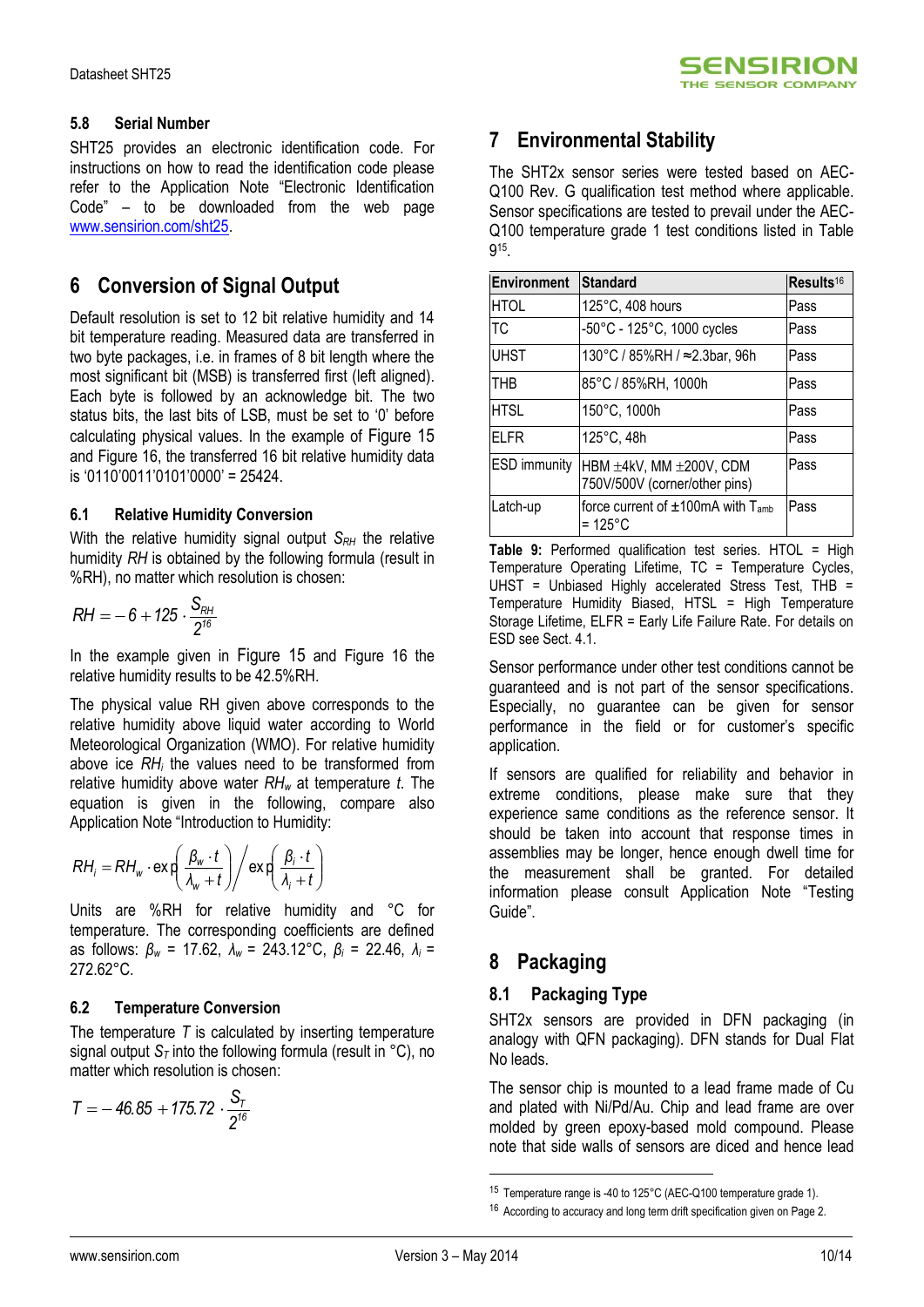frame at diced edge is not covered with respective protective coating. The total weight of the sensor is 25mg.

#### **8.2 Filter Cap and Sockets**

For SHT2x a filter cap SF2 is available. It is designed for fast response times and compact size. Please find the datasheet on Sensirion's web page.

For testing of SHT2x sensors sockets, such as from Plastronics, part number 10LQ50S13030 are recommended (see e.g. [www.locknest.com\)](http://www.locknest.com/).

### **8.3 Traceability Information**

All SHT2x are laser marked with an alphanumeric, fivedigit code on the sensor – see [Figure 19.](#page-10-0)

The marking on the sensor consists of two lines with five digits each. The first line denotes the sensor type (SHT25). The first digit of the second line defines the output mode ( $D =$  digital, Sensibus and I<sup>2</sup>C,  $P =$  PWM, S = SDM). The second digit defines the manufacturing year (0  $= 2010$ , 1 = 2011, etc.). The last three digits represent an alphanumeric tracking code. That code can be decoded by Sensirion only and allows for tracking on batch level through production, calibration and testing – and will be provided upon justified request.



**Figure 19** Laser marking on SHT25. For details see text.

<span id="page-10-0"></span>Reels are also labeled, as displayed in Figure 20 and Figure 21, and give additional traceability information.

| Lot No.:  | XXO-NN-YRRRTTTTT |  |  |  |  |
|-----------|------------------|--|--|--|--|
| Quantity: | <b>RRRR</b>      |  |  |  |  |
| RoHS:     | Compliant        |  |  |  |  |
| Lot No.   |                  |  |  |  |  |

**Figure 20:** First label on reel: XX = Sensor Type (25 for SHT25),  $O =$  Output mode (D = Digital), NN = product revision no., Y = last digit of year, RRR = number of sensors on reel divided by 10 (200 for 2000 units), TTTTT = Traceability Code.

| SENSIRION<br>THE SENSOR COMPANY |             |  |  |  |
|---------------------------------|-------------|--|--|--|
| Device Type:                    | 1-100PPP-NN |  |  |  |

| Device Type.                 | <u>I-TUUPPP-INN</u>                           |
|------------------------------|-----------------------------------------------|
| Description:                 | Humidity & Temperature Sensor<br><b>SHTxx</b> |
| Part Order No.               | 1-100PPP-NN or Customer Number                |
| Date of Delivery: DD.MM.YYYY |                                               |
| Order Code:                  | 46CCCC / 0                                    |
|                              |                                               |

**SENSIRION** THE SENSOR COMPANY

**Figure 21:** Second label on reel: For Device Type and Part Order Number (See Packaging Information on page 2), Delivery Date (also Date Code) is date of packaging of sensors (DD = day, MM = month,  $YYYY = year$ ),  $CCCC =$  Sensirion order number.

### **8.4 Shipping Package**

SHT2x are provided in tape & reel shipment packaging, sealed into antistatic ESD bags. Standard packaging sizes are 400 and 1500 units per reel. For SHT25, each reel contains 440mm (55 pockets) header tape and 200mm (25 pockets) trailer tape.

The drawing of the packaging tapes with sensor orientation is shown in Figure 22. The reels are provided in sealed antistatic bags.



**Figure 22** Sketch of packaging tape and sensor orientation. Header tape is to the right and trailer tape to the left on this sketch.

## **9 Compatibility to SHT1x / 7x protocol**

SHT2x sensors may be run by communicating with the Sensirion specific communication protocol used for SHT1x and SHT7x. In case such protocol is applied please refer to the communication chapter of datasheet SHT1x or SHT7x. Please note that reserved status bits of user register must not be changed.

Please understand that with the SHT1x/7x communication protocol only functions described in respective datasheets can be used with the exception of the OTP Reload function that is not set to default on SHT2x. As an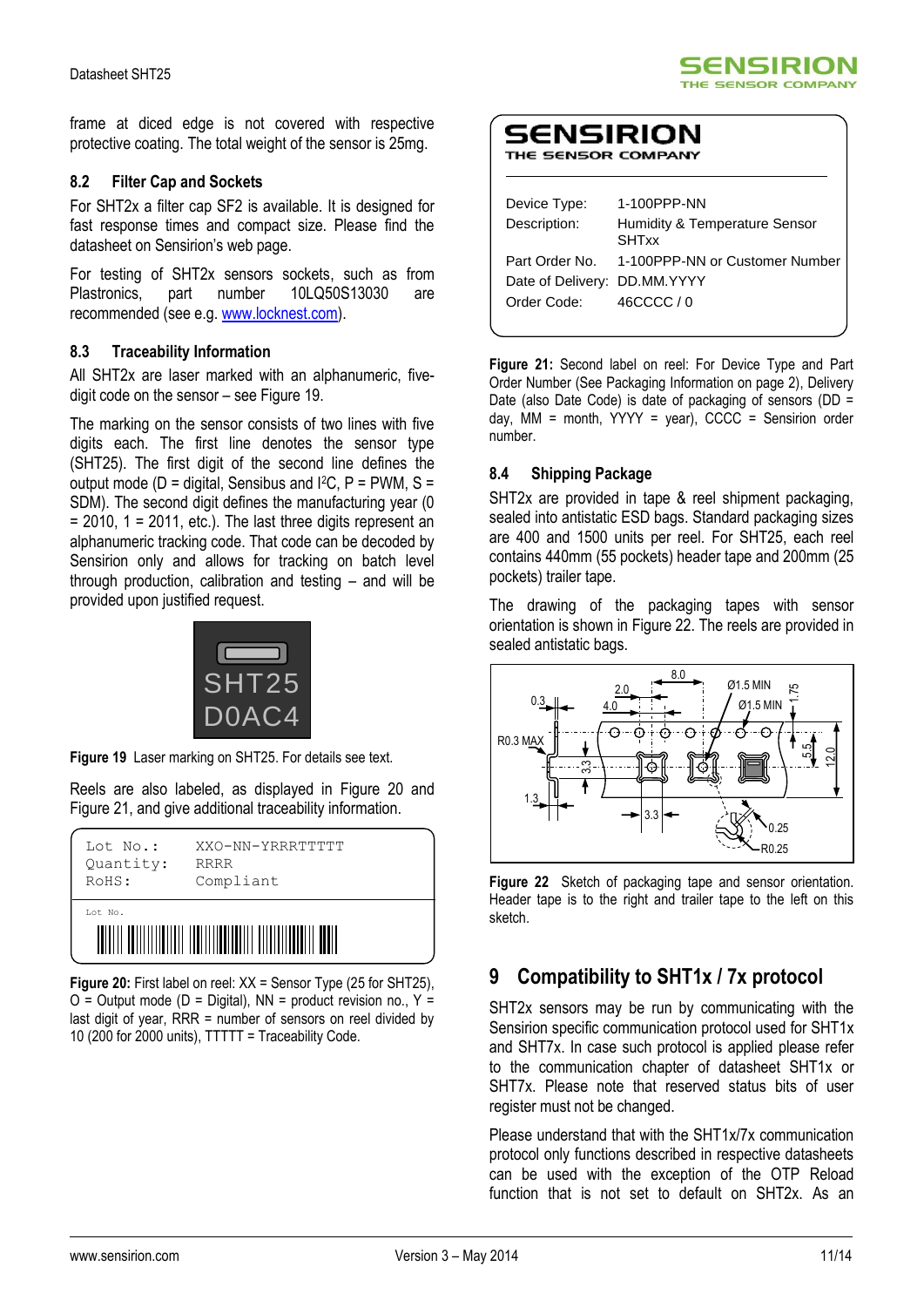

alternative to OTP Reload the soft reset may be used. Please note that even if SHT1x/7x protocol is applied the timing values of [Table 5](#page-6-1) and Table 7 in this SHT2x datasheet apply.

For the calculation of physical values the following equation must be applied:

For relative humidity *RH*

$$
RH=-6+125\cdot \frac{S_{RH}}{2^{RES}}
$$

and for temperature *T*

$$
T = -46.85 + 175.72 \cdot \frac{S_T}{2^{RES}}
$$

*RES* is the chosen respective resolution, e.g. 12 (12bit) for relative humidity and 14 (14bit) for temperature.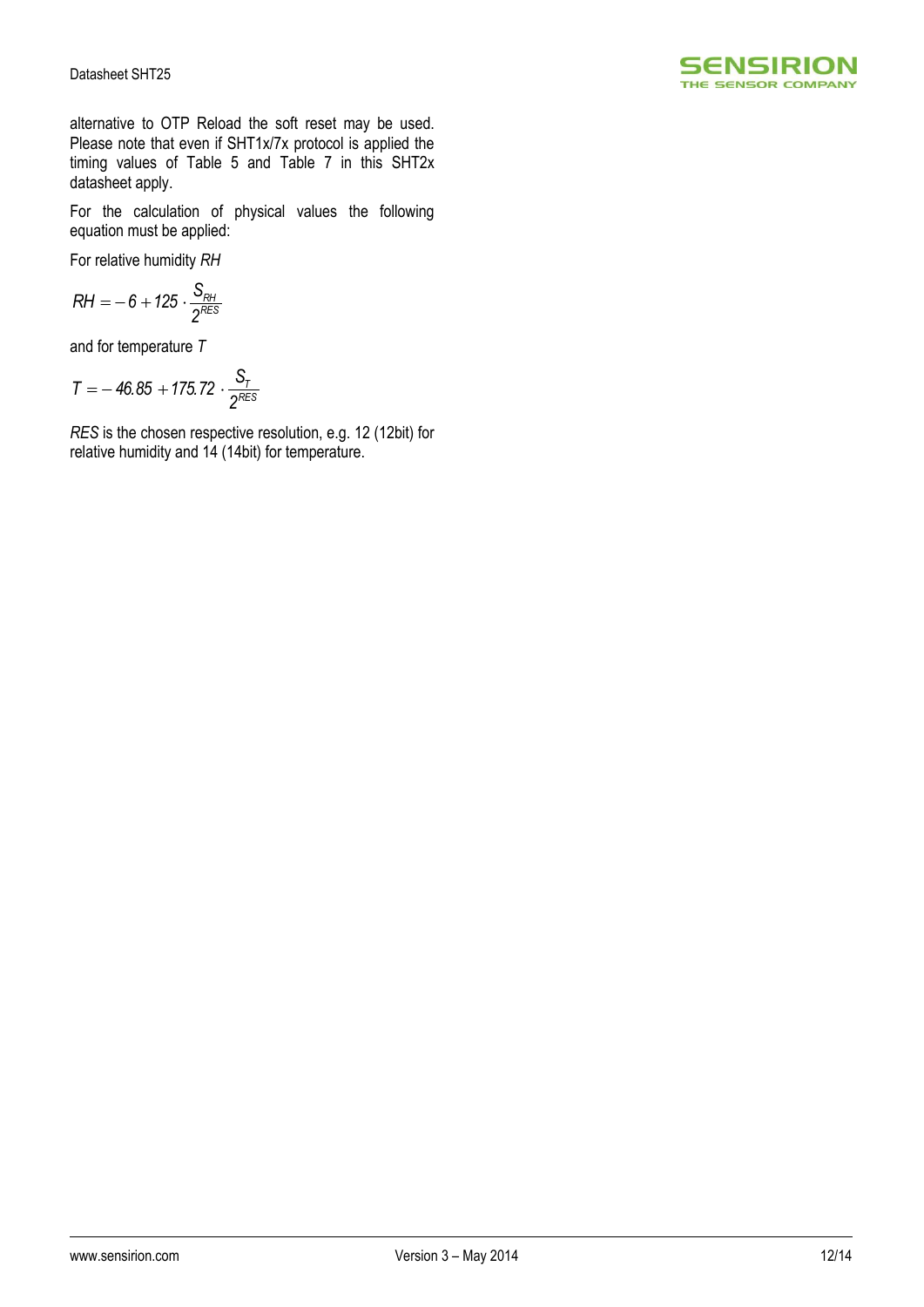

# **Revision History**

| Date            | Version | Page(s) | Changes                                                                   |
|-----------------|---------|---------|---------------------------------------------------------------------------|
| 11 June 2010    | 10.3    | 1 – 9   | Initial preliminary release                                               |
| 25 October 2010 | 0.91    | 1 – 12  | <b>IPublic release</b>                                                    |
| December 2011   |         | lall    | MSL and standards, minor text adaptations and corrections.                |
| May 2014        |         |         | 1-4, 7-8, 9-10 Sensor window dimension updated, several minor adjustments |